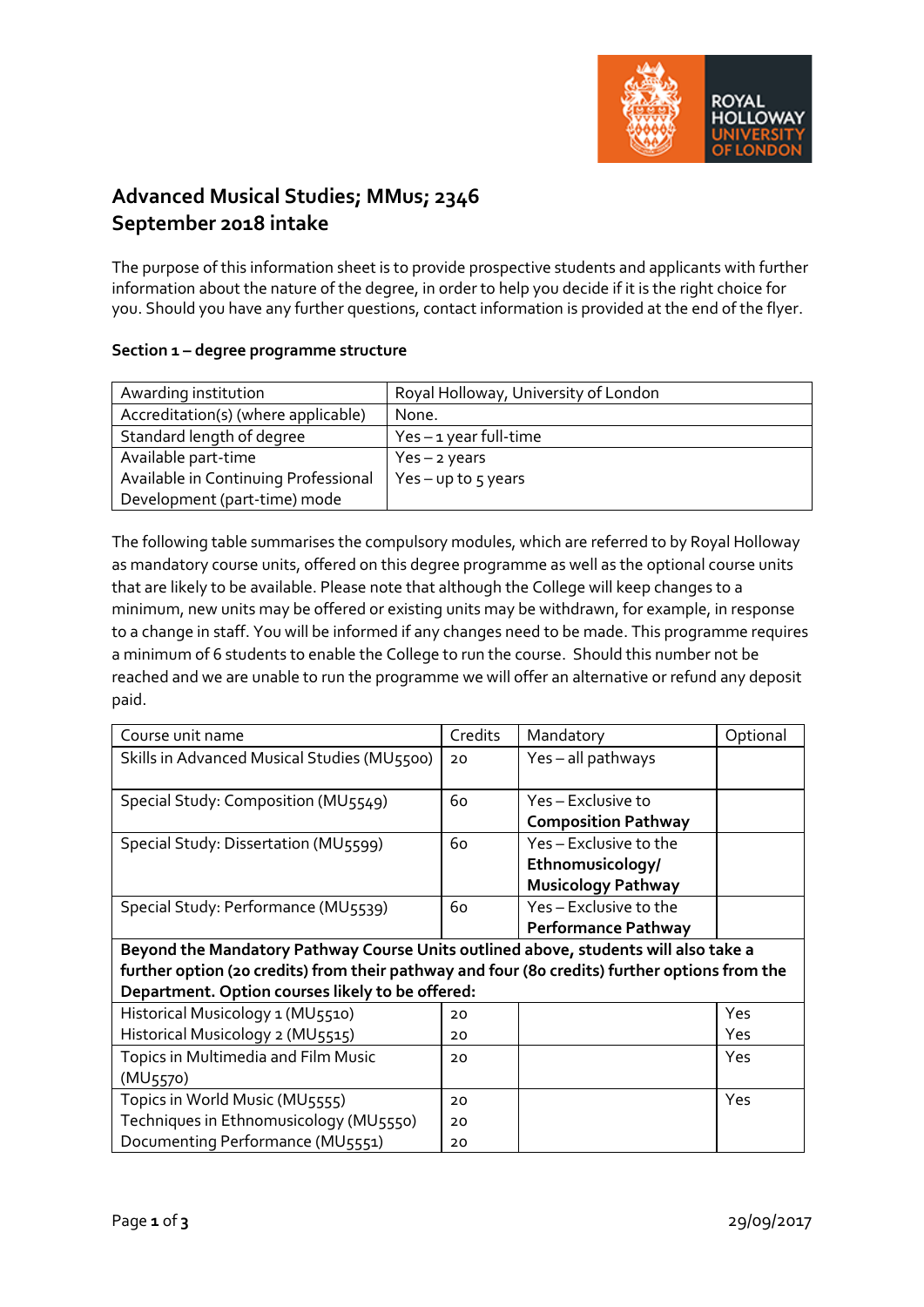

| Techniques in Theory and Analysis            |        | Yes |
|----------------------------------------------|--------|-----|
| (MU <sub>5520</sub> )                        | 20     |     |
| Short Recital (MU5535)                       | 20     |     |
| Techniques of Performance Studies            |        |     |
| (MU <sub>5530</sub> )                        | 20     | Yes |
|                                              |        |     |
| Media and Commercial Composition             |        |     |
| (MU5547)                                     | 20     | Yes |
| Practical Composition Projects (MU5540)      | 20     |     |
| Composing for Ensemble (MU5545)              | 20     |     |
|                                              |        |     |
| Other options that might be available        |        |     |
| include: Aesthetics of Music (MU5501),       |        |     |
| Issues in Popular Music (MU5591), Studies in |        |     |
| Musical Sources (MU5516), Music and          |        |     |
| Management (MU5592), Fusion, Electronics,    |        |     |
| and Sonic Art (MU5546)                       | all 20 | Yes |
|                                              |        |     |

### **Section 2 – degree programme costs**

| H/EU tuition fee 2018/19*     | £7,200                                                                           |
|-------------------------------|----------------------------------------------------------------------------------|
| Overseas tuition fee 2018/19* | £14,900                                                                          |
| Other essential costs**       | There are no single associated costs greater than £50 per item<br>on this course |

\*The tuition fees given above apply to students enrolled on a full-time basis. Students studying part-time are charged a pro-rata tuition fee and information is available fro[m Student-Fees@royalholloway.ac.uk.](mailto:Student-Fees@royalholloway.ac.uk) All fees are likely to rise annually in line with inflation but no more than 5% per year. The UK Government has announced that EU students starting an undergraduate or postgraduate taught degree in 2018/19 will pay the same level of fee as a UK student for the duration of their degree.

For further information, please se[e Royal Holloway's Terms & Conditions.](https://www.royalholloway.ac.uk/studyhere/postgraduate/applying/admissionspolicy.aspx)

\*\* These estimated costs relate to studying this particular degree programme at Royal Holloway. Costs, such as accommodation, food, books and other learning materials and printing etc., have not been included, and further information regarding these can be found on our website.

#### **Section 3 – useful vocabulary**

We understand some of the terminology used in this document may be new to you, and may differ from that used by other universities. To help with this, we have provided a brief description for some of the most important terminology:

*Degree programme* – Also referred to as 'degree course' or simply 'course', these terms refer to the qualification you will be awarded upon successful completion of your studies.

*Course unit* – Also referred to as 'module', this refers to the individual units you will study each year to complete your degree programme. Masters programmes consist of a number of taught course units – some mandatory and some optional - plus a dissertation/ project to the value of 180 UK credits in total. On completion of a minimum of 12o UK credits a student may be awarded a Postgraduate Diploma, while on completion of a minimum of 60 credits a student may be awarded